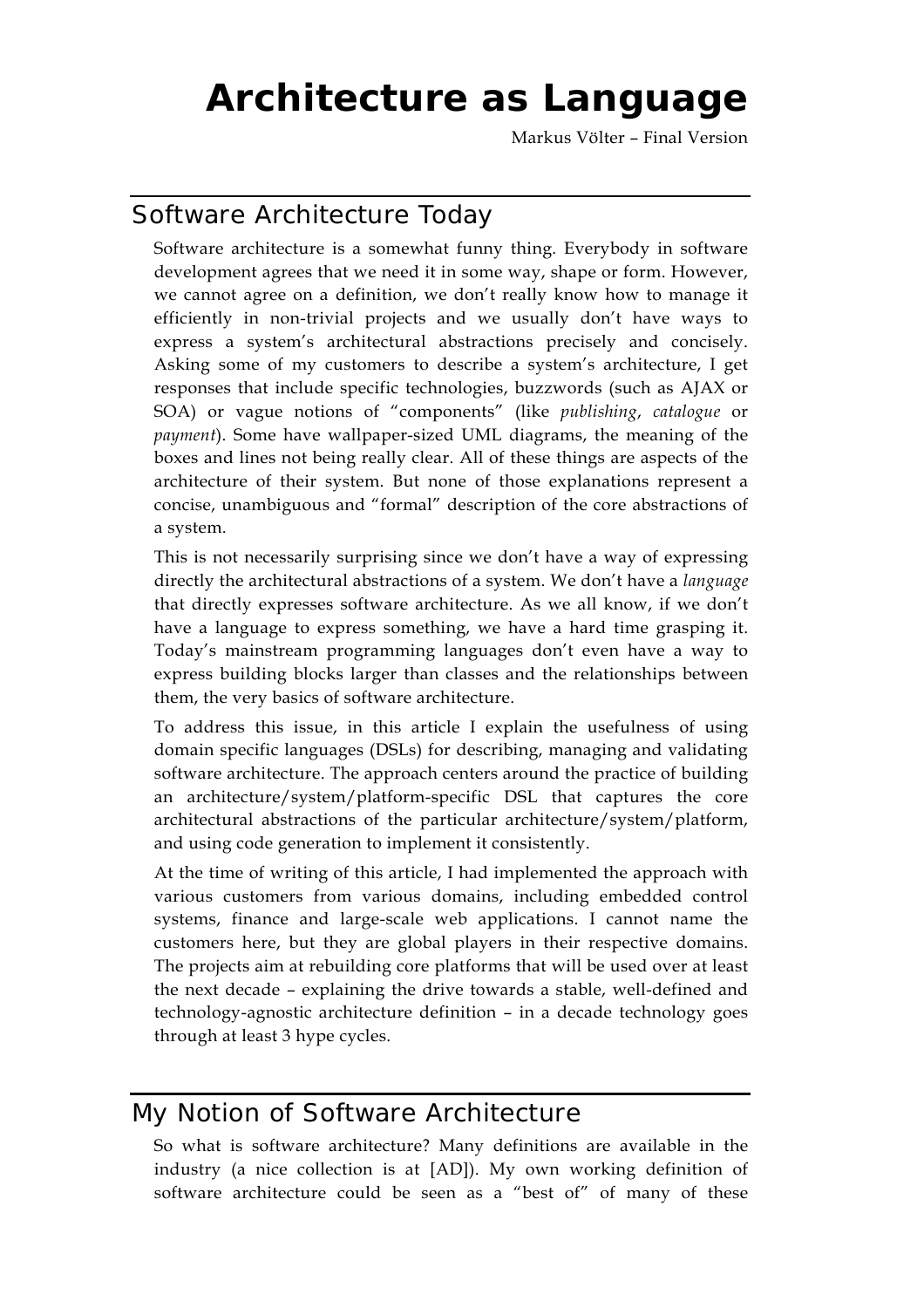definitions: software architecture is *all those aspects of a system that we want to be consistent throughout the system* for reasons ranging from meeting nonfunctional requirements to technology best practices to maintainability to developer training. The definition also implies that there are aspects of a system for which there's no need for system-wide consistency. As the person (or team) responsible for architecture, I don't care about how those aspects are implemented, as long as they fulfill stated requirements.

My working definition does not state anything about granularity. There might be certain nitty-gritty details of the locking protocol used in a concurrent system that I consider part of the system architecture, because if they are not implemented consistently, the overall system might encounter resource contention.

Here is how I break down software architecture in practice. There's what I call the conceptual architecture*,* it defines the concepts used to describe the system on an architectural level, as well as the relationship between these concepts. Example concepts include *component, message queue, interface, async RPC call* or *actor.* Application architecture uses instances of these concepts to define a concrete system. For example, there might be a component C*ustomerManagement* that implements the *CustomerLookup* interface. Once the conceptual architecture is defined, we can use the nonfunctional requirements to determine a technology mapping for these concepts. For example, components can be mapped to EJBs or WCF components. Finally, we define a programming model, the way how developers express the application architecture – this includes ways (to stick with the examples above) to describe and implement components, an API to create messages and post them to a queue or the actual protocol for acquiring and locking resources.

Of course all of this should be developed incrementally, by down-to-earth members of the team (not ivory-tower architects). However, I do think that even in an agile/iterative/incremental development approach you want to make sure that at any given time the system conforms to whatever is defined as *the architecture*. The notion of *the architecture* evolves over time, but at any relevant point in time (for example an incremental release) you want the system to be consistent. Although this article is not on process, I find this aspect very important to keep in mind.

## Architecture DSLs

So how does all of this relate to DSLs? An Architecture DSL (ADSL) is a language that expresses a system's architecture directly. *Directly* means that the language's abstract syntax contains constructs for all the ingredients of the conceptual architecture. The language can thus be used to describe a system on architectural level. Code generation is used to generate representations of the application architecture in the implementation language(s), automating the technology mapping (once the decisions about the mapping have been made manually, of course). Finally, the programming model is defined with regards to the generated code plus additional frameworks.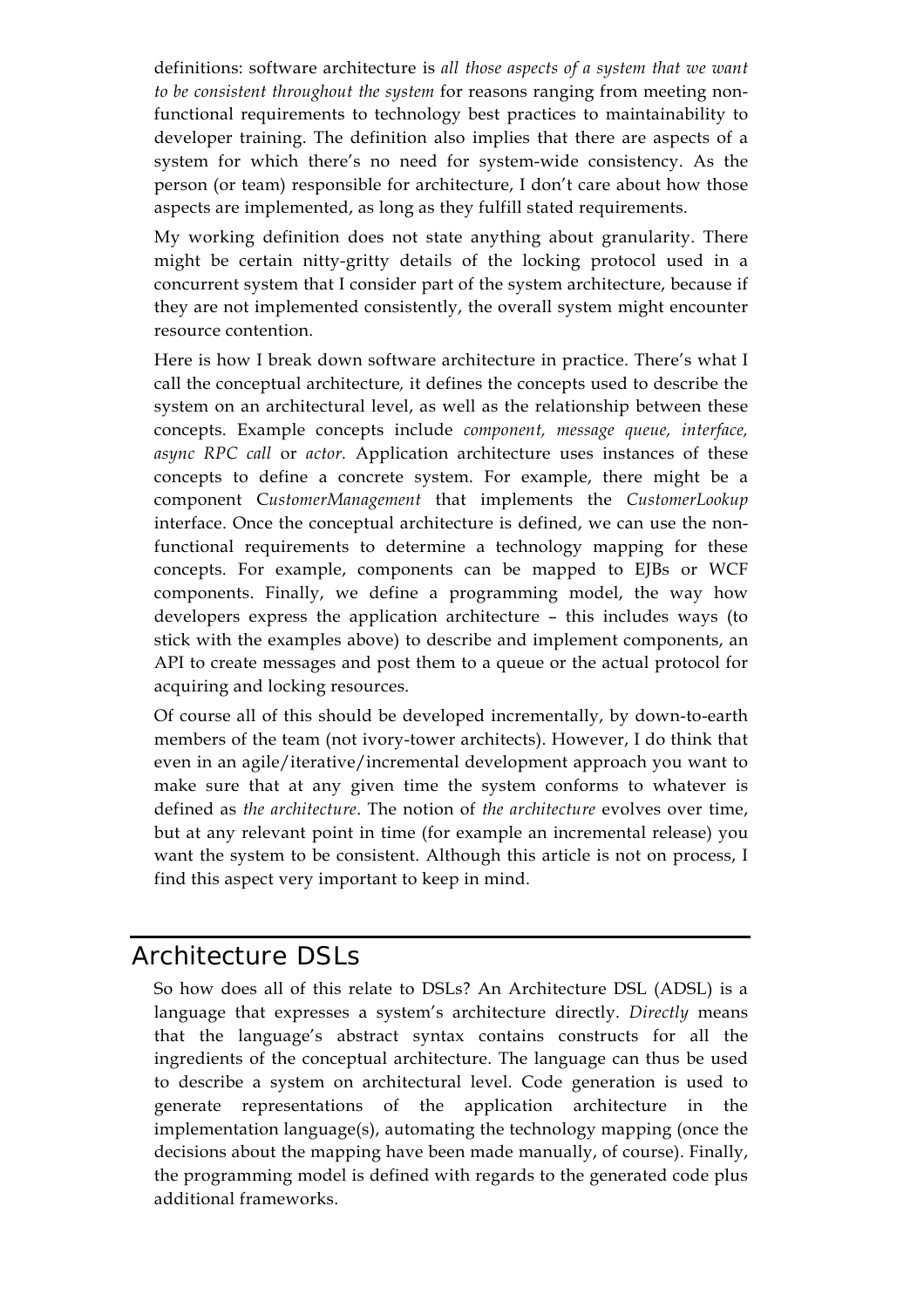To enable architecture model checking and validation, and to support meaningful code generation, the Architecture DSL has to be defined formally – meaning that the semantics are unambiguous, and checkers and generators are able to process the models. "Just Pictures" is not enough.

For humans to be able to use the language a suitable concrete syntax must be defined. *Suitable* means that it must efficiently support the abstraction of architectural concerns by developers. It must also integrate well with existing development tools, specifically, source code management systems.

I want to (re)emphasize an important point: I do not advocate the definition of a generic, reusable language such as the various ADLs, or UML (see below). Based on my experience, the approach works best if you define the ADSL in real time as you understand, define and evolve the conceptual architecture of a system! The process of defining the language actually helps the architecture/development team to better understand, clarify and refine architectural abstractions – this goes back to the notion above: now that you *have* a language to express architectural aspects of a system, this helps you reason and discuss about the architecture.

## An Example

This section contains an example of an Architecture DSL I have implemented for a real system together with a customer from the domain of airport management systems.

The example, as well as the real-world systems mentioned in the first section uses textual syntax to express the architecture. I will argue below why this decision has been made.

So I was with a customer for one of my consulting gigs. The customer decided they wanted to build a new flight management system. Airlines use systems like these to track and publish information about: whether airplanes have landed at airports, whether they are late, the technical status of the aircraft, etc. The system also populates the online-tracking system on the web and information monitors at airports. This system is in many ways a typical distributed system. There is a central data center to do some of the heavy number crunching, but there's additional machines distributed over relatively large areas. Consequently you cannot simply shut down the whole system, introducing a requirement to be able to work with different versions of parts of the system at the same time. Different parts of the system will be built with different technologies: Java, C++, C#. This is not an untypical requirement for large systems. Often you use Java technology for the backend, and .NET technology for a Windows frontend. My customer had decided that the backbone of the system would be a messaging infrastructure and they were evaluating different messaging tools for performance and throughput.

When I arrived they briefed me about all the details of the system and the architectural decisions they had already made, and then asked me whether all this made sense. It turned out quickly that, while they knew many of the requirements and had made specific decisions about certain architectural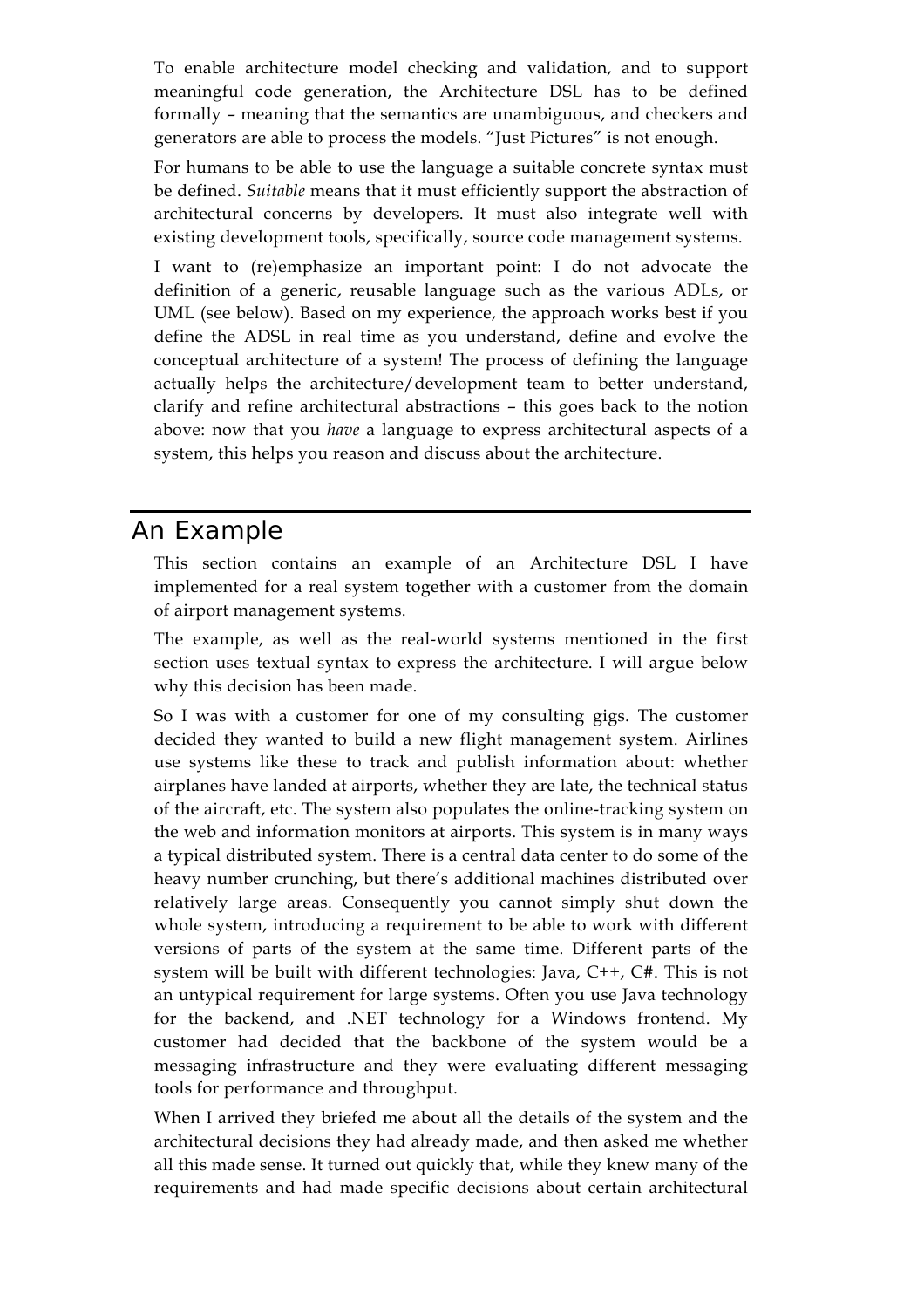aspects, they didn't have a well-defined conceptual architecture. And it showed: when the team were discussing about their system, they stumbled over disagreements and misunderstandings all the time. They had no *language* for the architecture.

Hence, we started building a language. We would actually build the grammar, some constraints and an editor while we discussed the architecture in a two-day workshop.

We started with the notion of a component. At that point the notion of components is defined relatively loosely. It's simply the smallest architecturally relevant building block, a piece of encapsulated functionality. We also assumed that components can be instantiated, making components the architectural equivalent to classes in OO programming1. To enable components to interact, we also introduced the notion of interfaces, as well as ports, which are named communication endpoints typed with an interface. Ports have a direction (*provides, requires*) as well as a cardinality.

```
component DelayCalculator { 
  provides aircraft: IAircraftStatus 
  provides managementConsole: IManagementConsole 
  requires screens[0..n]: IInfoScreen 
} 
component Manager { 
 requires backend[1]: IManagementConsole 
} 
component InfoScreen { 
 provides default: IInfoScreen 
} 
component AircraftModule { 
  requires calculator[1]: IAircraftStatus 
}
```
It is important to not just state which interfaces a component provides, but also which interfaces it requires because we want to be able to understand (and later: analyze with a tool) component dependencies.

We then looked at instantiation. There are many aircraft, each running an *AircraftModule*, and there are even more *InfoScreens*. So we need to express instances of components. Note that these are *logical* instances. Decisions about pooling and redundant *physical* instances have not yet been made. We also introduced connectors to define actual communication paths between components (and their ports).

```
instance dc: DelayCalculator 
instance screen1: InfoScreen 
instance screen2: InfoScreen 
connect dc.screens to (screen1.default, screen2.default)
```
 $\overline{a}$ 

At some point it became clear that in order not to get lost in all the components, instances and connectors we need to introduce some kind of namespace. And we'd need to distribute things to different files (the tool support makes sure that *go to definition* and *find references* still works).

<sup>1</sup> Coming up with the concrete set of components, their responsibilities, and consequently, their interfaces is not necessarily trivial either. Techniques like CRC cards can help here [CRC].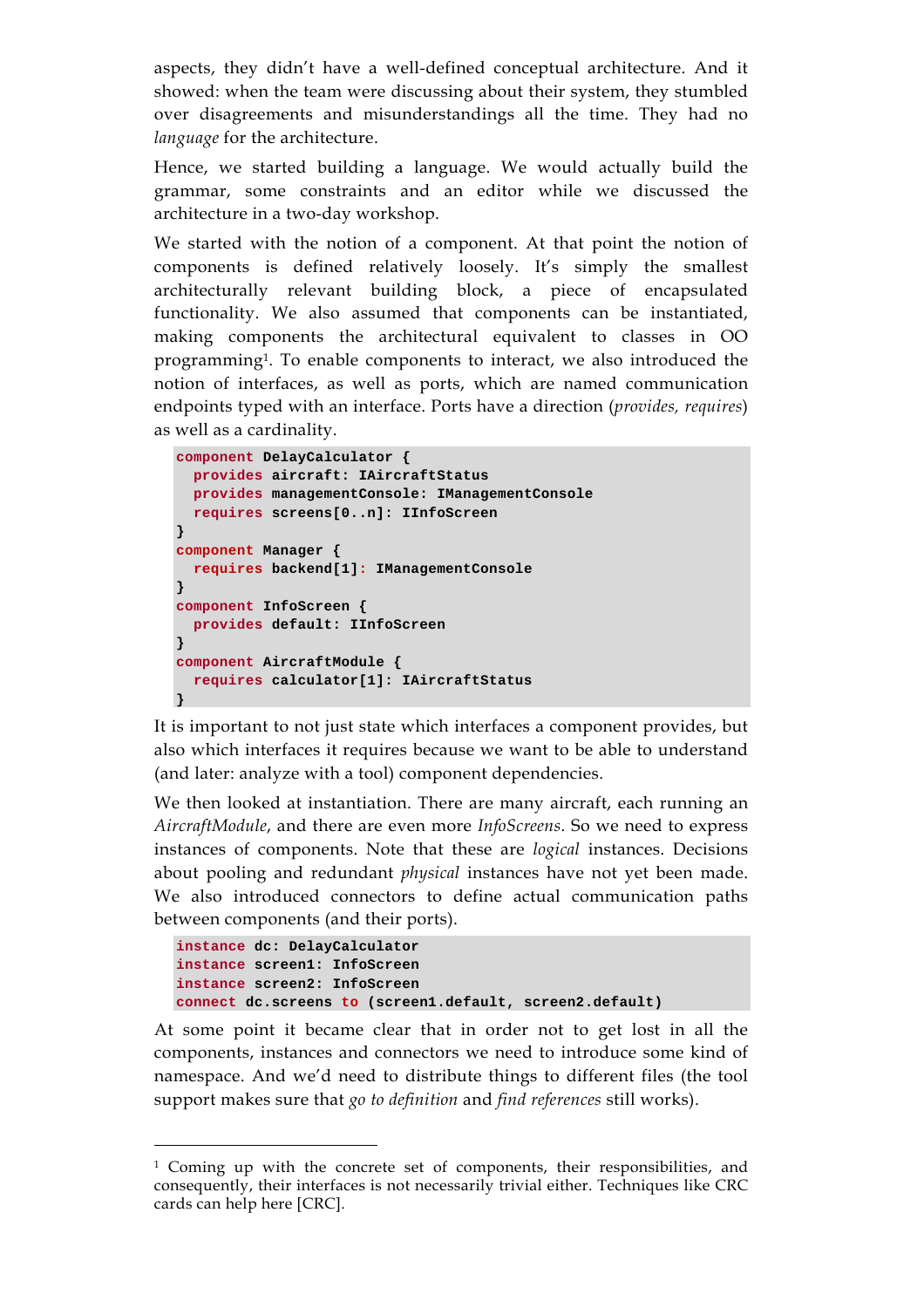```
namespace com.mycompany { 
  namespace datacenter { 
    component DelayCalculator { … } 
     component Manager { … } 
   } 
  namespace mobile { 
    component InfoScreen { … } 
    component AircraftModule { … } 
   } 
}
```
It is also a good idea to keep component and interface definition (essentially: type definitions) separate from system definitions (connected instances), so we introduced the concept of *compositions*.

```
namespace com.mycompany.test { 
   composition testSystem { 
     instance dc: DelayCalculator 
     instance screen1: InfoScreen 
     instance screen2: InfoScreen 
     connect dc.screens to (screen1.default, screen2.default) 
   } 
}
```
Of course in a real system, the *DelayCalculator* would have to dynamically discover all the available *InfoScreens* at runtime. There is not much point in manually describing those connections one by one. So we introduced dynamic connectors: we specify a query that is executed at runtime against some kind of naming/trader/lookup/registry infrastructure. It is reexecuted every 60 seconds to find the *InfoScreens* that had just come online.

```
namespace com.mycompany.production { 
   instance dc: DelayCalculator 
   dynamic connect dc.screens every 60 query { 
    type = IInfoScreen 
     status = active 
   } 
}
```
A similar approach can be used to realize load balancing or fault tolerance. A static connector can point to a primary as well as a backup instance. Or a dynamic query can be reexecuted when the currently used component becomes unavailable.

To support registration of instances, we add additional syntax to their definition. A *registered* instance registers itself with the registry, using its name (qualified through the namespace) and all provided interfaces. Additional parameters can be specified, the following example registers a primary and a backup instance for the *DelayCalculator*.

```
namespace com.mycompany.datacenter { 
   registered instance dc1: DelayCalculator { 
    registration parameters {role = primary} 
 } 
   registered instance dc2: DelayCalculator { 
     registration parameters {role = backup} 
   } 
}
```
Until now we didn't really define what an interface is. We knew that we'd like to build the system based on a messaging infrastructure. Here's our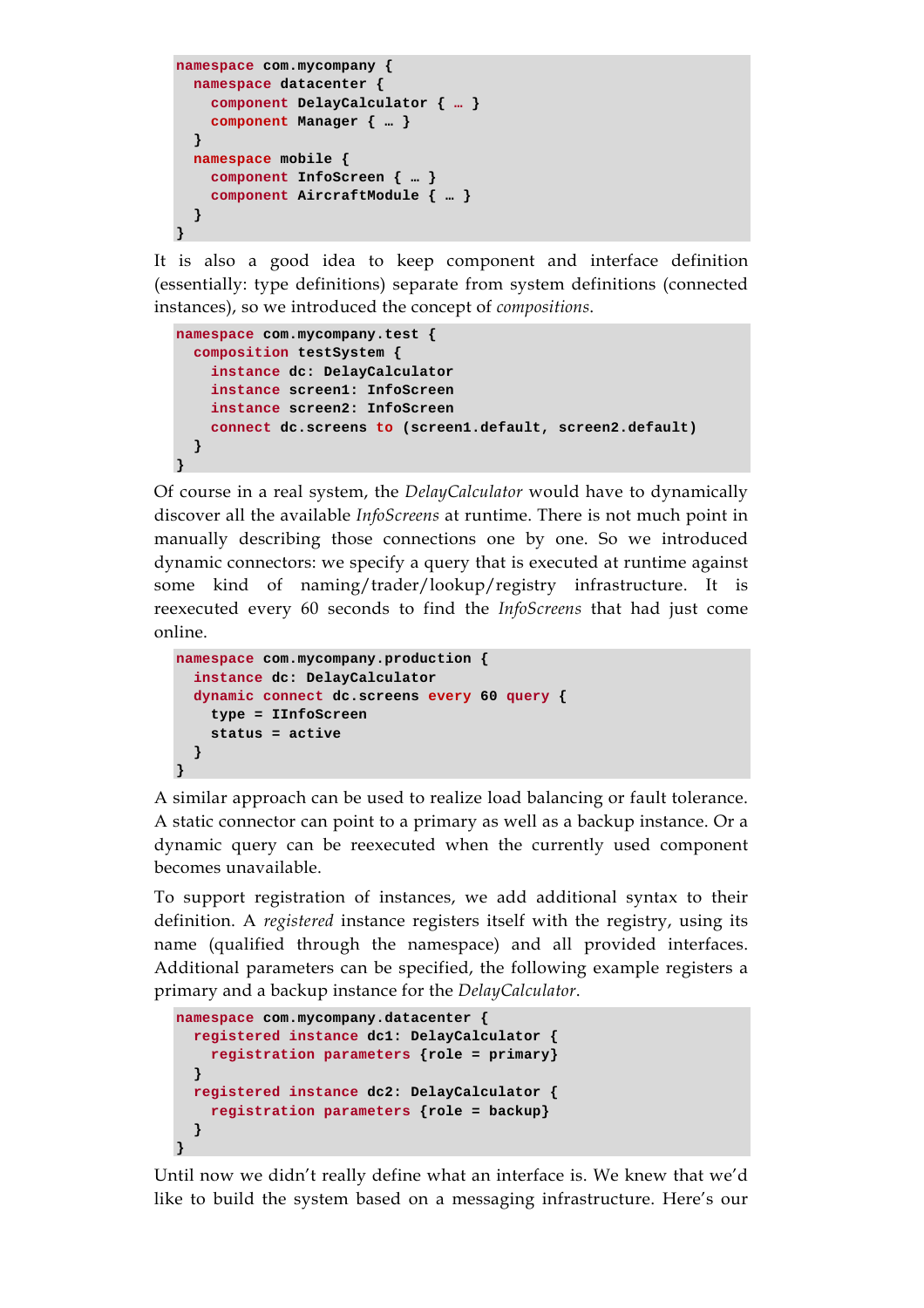first idea: an interface is a collection of messages, where each message has a name and a list of typed parameters (this also requires the ability to define data structures, but in the interest of brevity, we won't show that). We also defined several message interaction patterns, here are examples of *oneway* and *request-reply*:

```
interface IAircraftStatus { 
   oneway message reportPosition(aircraft: ID, pos: Position ) 
   request-reply message reportProblem { 
    request (aircraft: ID, problem: Problem, comment: String) 
    reply (repairProcedure: ID) 
   } 
}
```
We talked a long time about suitable message interaction patterns. After a while it turned out that a core use case for messages is to push status updates of various assets out to various interested parties. For example, if a flight is delayed because of a technical problem with an aircraft, then this information has to be pushed out to all the *InfoScreens* in the system. We prototyped several of the messages necessary for "broadcasting" complete updates, incremental updates and invalidations of a status item. And then it hit us: We were working with the wrong abstraction! While messaging is a suitable *transport* abstraction for these things, architecturally we're really talking about *replicated data structures:* 

- you define a data structure (such as *FlightInfo*).
- The system then keeps track of a collection of such data structures
- This collection is updated by a few components and typically read by many other components
- The update strategies from publisher to receiver always include full update of all items in the collection, incremental updates of just one or a few items, invalidations, etc.

Once we understood that in addition to messaging there's this additional communication abstraction in the system, we added this to our Architecture DSL and were able to write something like the following.

```
struct FlightInfo { 
    // … attributes … 
} 
replicated singleton flights { 
  flights: FlightInfo[] 
} 
component DelayCalculator { 
  publishes flights { publication = onchange } 
} 
component InfoScreen { 
   consumes flights { init = all update = every(60) } 
}
```
We define data structures and replicated items. Components can then publish or consume those replicated data structures. We state that the publisher publishes the replicated data whenever something changes in the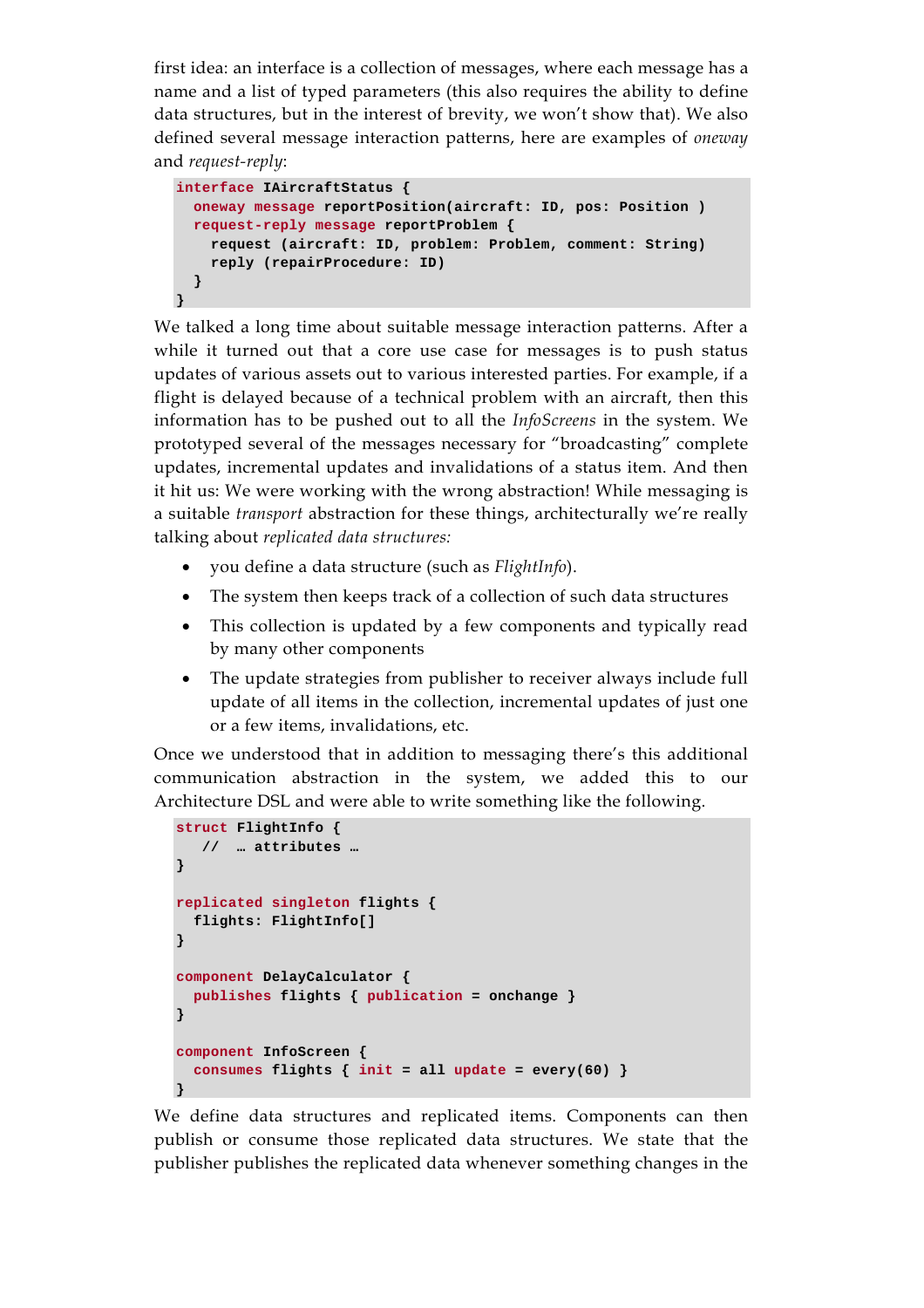local data structure. However, the *InfoScreen* only needs an update every 60 seconds (as well as a full load of data when it is started up).

Data replication is much more concise compared to a description based on messages. We can automatically derive the kinds of messages needed for full update, incremental update and invalidation. The description also much more clearly reflects the actual architectural intent: it expresses better *what* we want to do (replicate data) compared to a lower level description of *how* we want to do it (sending messages).

While replication is a core concept for data, there's of course still a need for messages, not just as an implementation detail, but also as a way to express architectural intent. It is useful to add more semantics to an interface, for example, defining valid sequencing of messages. A well-known way to do that is to use protocol state machines.

Here is an example that expresses that you can only report positions and problems once the aircraft is registered. In other words, the first thing an aircraft has to do is register itself.

```
interface IAircraftStatus { 
   oneway message registerAircraft(aircraft: ID ) 
   oneway message unregisterAircraft(aircraft: ID ) 
   oneway message reportPosition(aircraft: ID, pos: Position ) 
  request-reply message reportProblem { 
     request (aircraft: ID, problem: Problem, comment: String) 
    reply (repairProcedure: ID) 
   } 
   protocol initial = new { 
     state new { 
      registerAircraft => registered 
     } 
     state registered { 
       unregisterAircraft => new 
      reportPosition 
      reportProblem 
     } 
   } 
}
```
Initially, the protocol state machine is in the *new* state. The only valid message is *registerAircraft*. Once this is received, we transition into the *registered* state. In registered, you can either *unregisterAircraft* and go back to *new*, or receive a *reportProblem* or *reportPosition* message in which case you'll remain in the *registered* state.

We mentioned above that the system is distributed geographically. This means it is not feasible to update all part of the systems (e.g. all *InfoScreens* or all *AircraftModules*) in one swoop. As a consequence, there might be several versions of the same component running in the system. To make this feasible, many non-trivial things need to be put in place in the runtime. But the basic requirement is this: you have to be able to mark up versions of components, and you have to be able to check then for compatibility with old versions.

The following piece of code expresses that the *DelayCalculatorV2* is a new implementation of *DelayCalculator. newImplOf* means that no externally visible aspects change. This is why no ports and stuff are declared. For all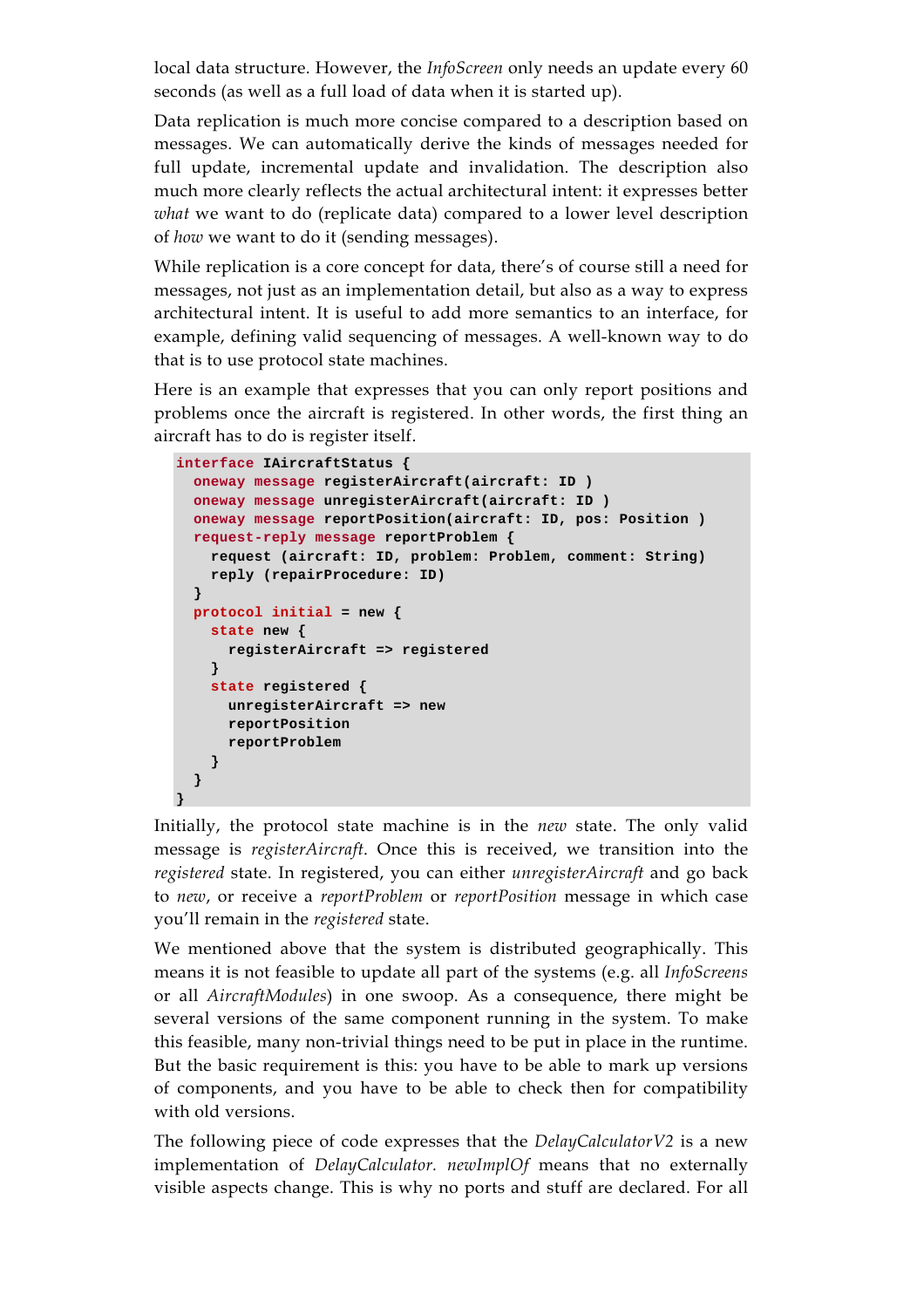intents and purposes, it's the same thing. Just maybe a couple of bugs are fixed.

```
component DelayCalculator { 
   publishes flights { publication = onchange } 
} 
newImplOf component DelayCalculator: DelayCalculatorV2
```
If you really want to evolve a component (i.e. change its external signature you can write it like this:

```
component DelayCalculator { 
   publishes flights { publication = onchange } 
} 
newVersionOf component DelayCalculator: DelayCalculatorV3 { 
 publishes flights { publication = onchange } 
   provides somethingElse: ISomething 
}
```
The keyword is *newVersionOf*, and now you can provide additional features (like the *somethingElse* port) and you remove required ports. You cannot add additional required ports or remove any of the provided ports since that would destroy the "plug in compatibility". Constraints make sure that these rules are enforced on model level.

#### What we did in a nutshell

The approach shown above proposes the definition of a formal language for a system's conceptual architecture. You develop the language as the understanding of your architecture grows, in realtime: the example above has been built during a two-day architecture exploration workshop. The language therefore always resembles the complete understanding about your architecture in a clear and unambiguous way.

We were able to separate what we wanted the system to do from *how* it would achieve it: all the technology discussions were now merely an implementation detail of the conceptual descriptions given here (albeit of course, a very important implementation detail). We also had a clear and unambiguous definition of what the different terms meant. The nebulous concept of *component* has a formal, well-defined meaning in the context of this system.

As we enhance the language, we also describe the application architecture using that language. We are building Architecture DSLs.

DSLs can be used to specify any aspect of a software system. The big hype is around using a DSL to describe the business functionality (for example, calculation rules in an insurance system). While this is a very worthwhile use of DSLs, it is also worthwhile to use DSLs to describe software architecture.

#### **Benefits**

All involved will have clear understanding of the concepts used to describe the system, there is an unambiguous vocabulary to describe applications.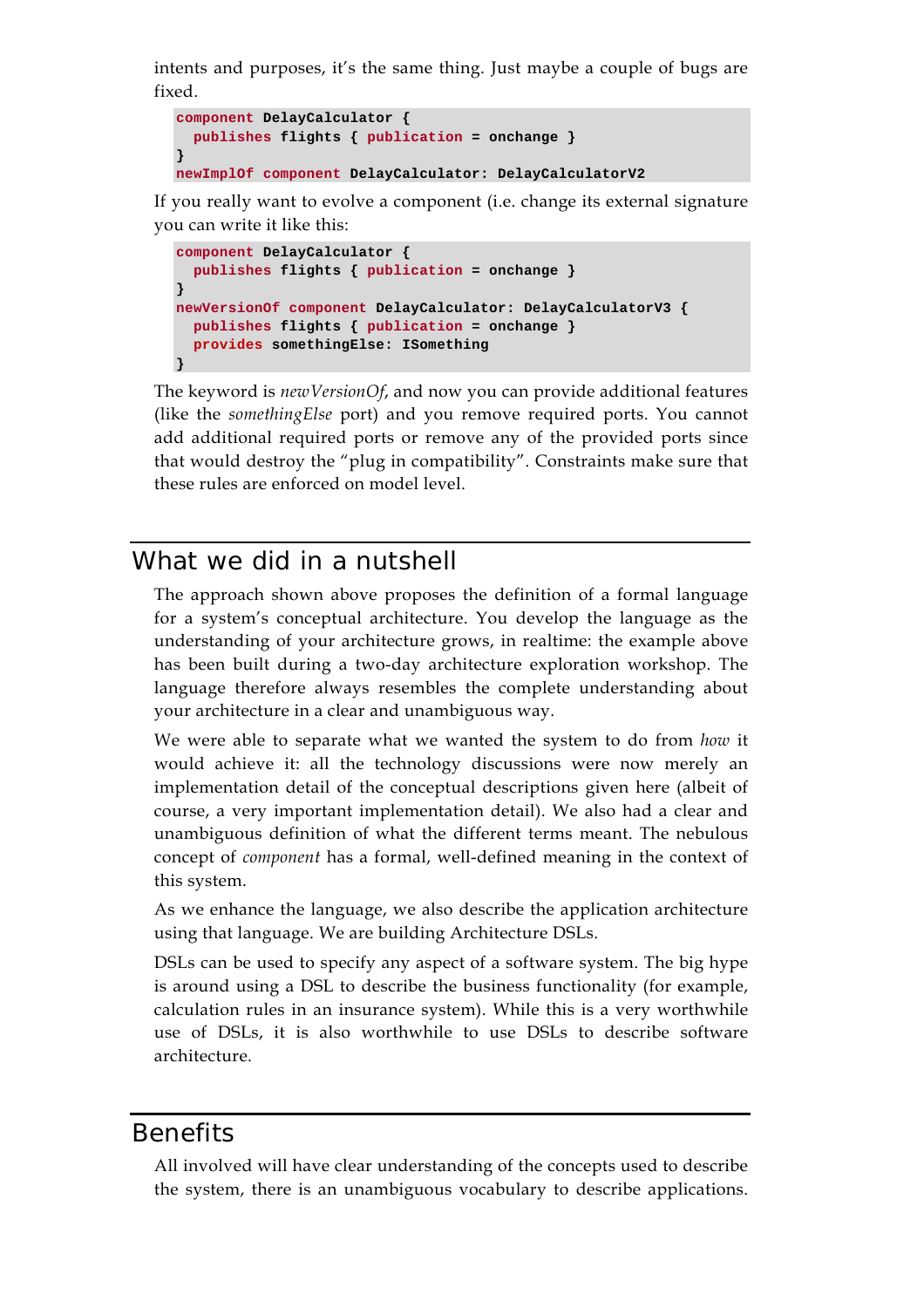Models can be analyzed and used as a basis for code generation (see below). The architecture is freed from implementation details, or in other words: conceptual architecture and technology decisions are decoupled, making both easier to evolve. We can define a clear programming model based on the conceptual architecture. Last but not least, the architect(s) can contribute directly to the project, by building (or helping to build) the languages and related tools – an artifact that the rest of the team can actually use. In a very real sense, this could be called executable architecture.

# Why textual?

Textual DSLs have several advantages. Here are some of them:

- Languages as well as editors are easier to build compared to custom graphical editors (although the validity of this statement depends on the tooling used)
- Textual artifacts integrate much better with existing developer tooling than repository-based models. You can use well-known diff/merge tools, and it is much easier to version/tag/branch *models and code together*. Generally, the tooling is more lightweight.
- Model evolution (i.e. adaptation of models when the DSL evolves over time) is much simpler. While you can use the standard approach – a model-to-model transformation from the old to the new version – you can always use search/replace or grep as a fallback, technologies familiar to everybody.

Where a graphical notation is useful to see relationships between architectural elements, you can use tools like Graphviz [GV] or Prefuse [PF]. Since the model contains all the relevant data, you can easily transform the model into a format those tools can process. The following is an example of a graphvizgenerated diagram. It shows *namespaces*, *components*, *interface*s and *datatypes* as well as their relationships. It has been created by transforming the textual model into a dot file, graphviz' way of describing graphs.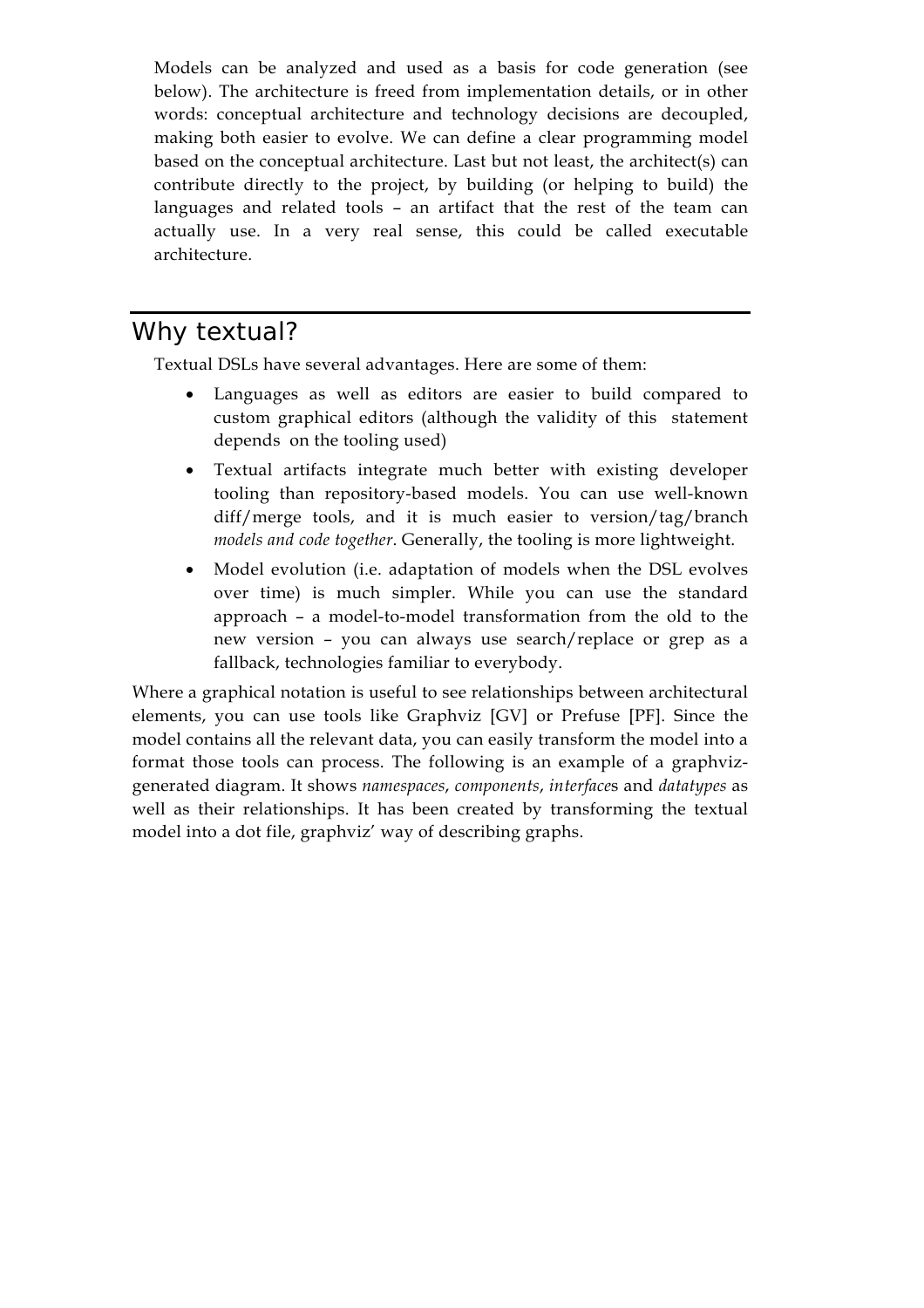

## Tooling

There are several tools available that support the definition of DSLs – textual or graphical. What those tools have in common is support for the definition of abstract and concrete syntax, as well as for user-friendly editors. In the textual category, you might want to look at Eclipse/TMF Xtext/openArchitectureWare [oAW] the Microsoft Oslo [OSLO] toolkit Jetbrains MPS [MPS], or Intentional's Domain Workbench [IDW]. In the graphical world, take a look at MetaEdit+ [ME].

For reasons of space, the detailed discussion of how to use these tools is out of the scope of this article.

# Validating the Model

We need validation rules that constrain the model even further than what we can express with the language grammar. Examples include nameuniqueness, type checks or versioning constraints. To implement such constraints, two preconditions are necessary. The constraint itself must be describable via a formal algorithm (expressed, for example in OCL). And the data needed to evaluate the algorithm must be available in the model. For example, if you want to verify whether a certain deployment scheme is feasible, you might have to put the available network bandwidth and the timing/frequency of messages as well as the size of primitive data types into the model (maybe in a separate file). While capturing this data sounds like a burden, this is actually an advantage: it is core architectural knowledge.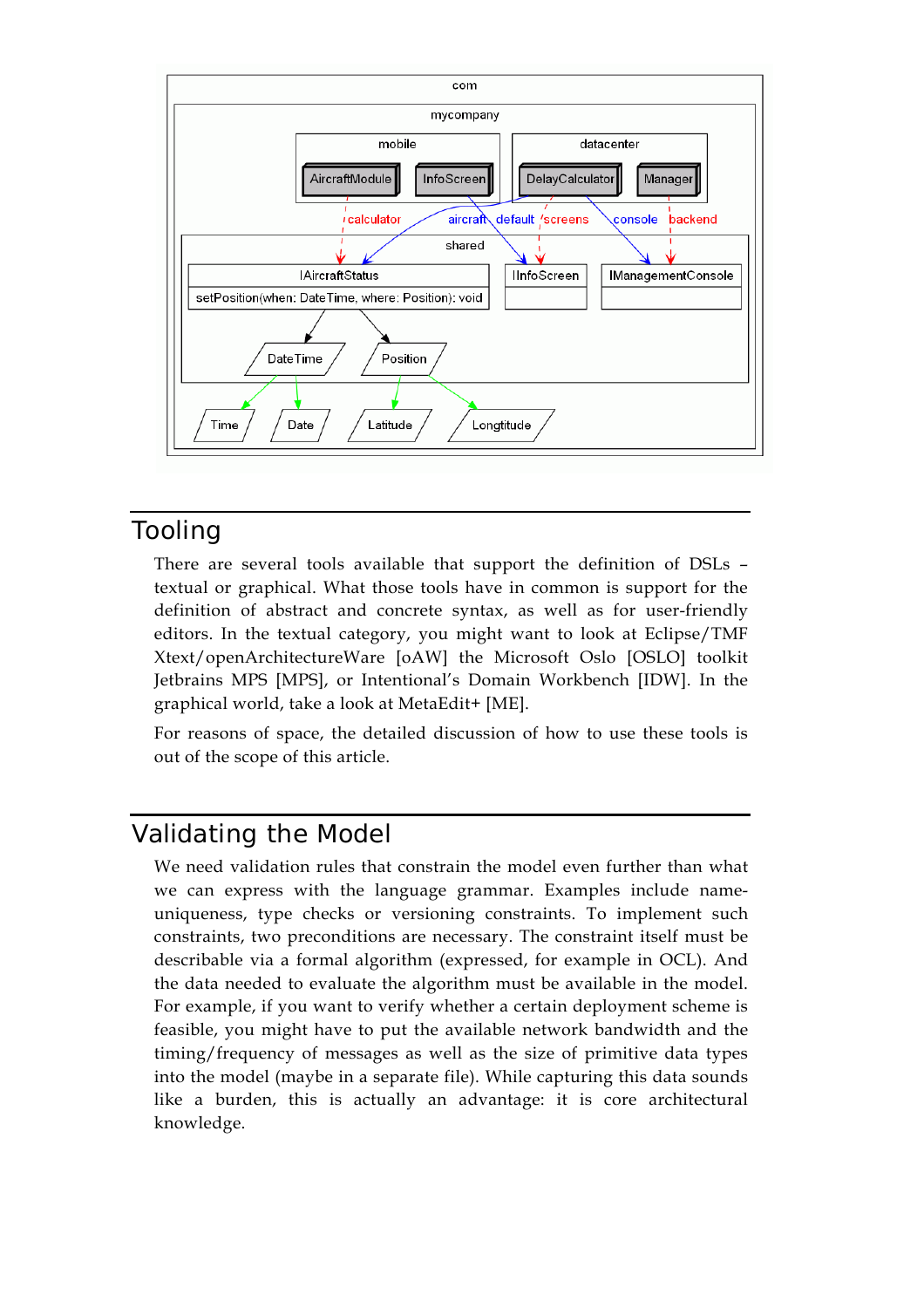# Generating Code

The primary benefit of developing and using the architecture DSL is to better understand concepts by removing any ambiguity and defining them formally. It helps you understand the system and get rid of unwanted technology dependencies. However, ultimately we are not interested in correct models, but in correct running systems. To make this possible, we use code generation. It simplifies and constrains application implementation..

- We generate an API against which the implementation is coded. That API can be non-trivial, for example taking into account the various messaging paradigms or data replication. The generated API allows components to be implemented in a way that does not depend on specific technologies (it does depend on a specific programming language, though). The generated API hides those from the component implementation code.
- We also generate the code that is necessary to run the components (incl. their technology-neutral implementation) on a suitable middleware infrastructure . We call this layer of code the technology mapping code (or glue code). It typically also contains configuration files for the target platform(s). Sometimes this requires additional "mix in models" that specify configuration details for the platform. As an additional benefit, the generators capture best practices in working with the selected technologies.

It is of course feasible to generate APIs for several target languages (supporting component implementation in various languages) and/or generating glue code for several target platforms (supporting the execution of the same component on different middleware platforms, for example for local testing). This nicely supports potential multi-platform requirements, and also provides a way to scale or evolve the infrastructure over time.

# Component Implementation

By default, component implementation code is written manually against the generated API code, using well-known composition techniques such as inheritance, delegation or partial classes.

However, there are other alternatives for component implementation that do not use a 3GL, but instead use formalisms that are specific to certain classes of behavior: state machines, business rules or workflows. You can also define and use a domain-specific language for certain classes of functionality in a specific business domain. Note how this connects the dots to business DSLs mentioned earlier.

Be aware that the discussion in this section is only really relevant for application-specific behavior, not for all implementation code. Large amounts of implementation code are related to the technical infrastructure – remoting, persistence, workflow – of an application. It can be derived from the architectural models, and generated automatically.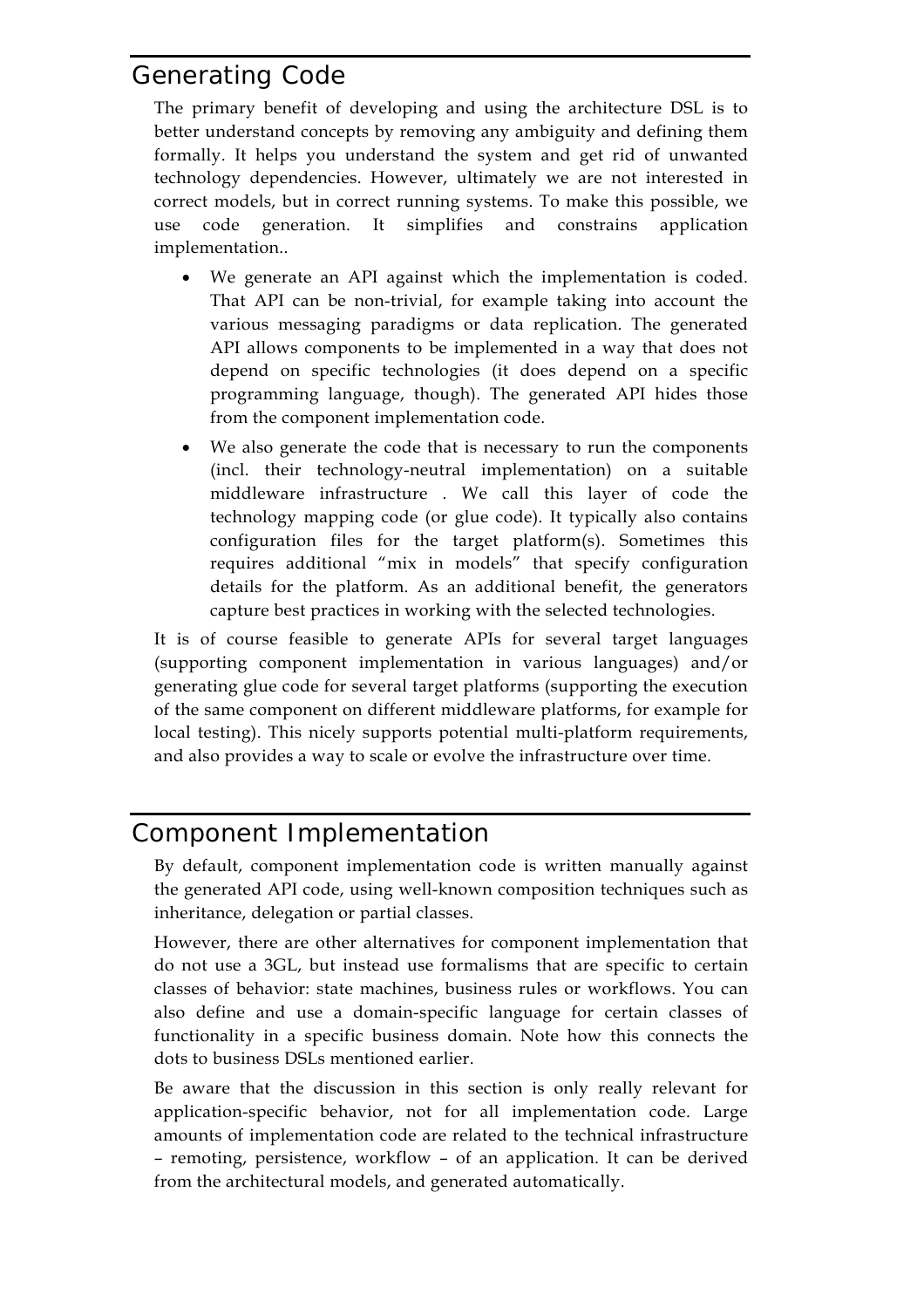# Standards, ADLs and UML

Describing architecture with formal languages is not a new idea. Various communities recommend using Architecture Description Languages (ADLs, for example [ADL1, ADL2, ADL3, and ADL4]) or the Unified Modeling Language (UML) to this end. However, all of those approaches advocate using *existing, generic* languages for specifying architecture, although some of them, including the UML, can be customized to some degree.

However this *completely misses my point*! I have not experienced much benefit in shoehorning your architecture description into the (typically very limited) constructs provided by predefined languages – one of the core activities of the approach explained is this paper is the process of actually *building your own language to capture your system's conceptual architecture*.

So: are standards important? And if so, where?

In order to use any architecture modeling language successfully, people first and foremost have to understand the architectural concepts they are dealing with. Even if UML is used, people will still have to understand the architectural concepts and map them to the language – in case of UML that often requires an architecture-specific profile. Is a profiled UML still *standard*?

Note that I do not propose to ignore standards altogether. The tools are built on MOF/EMOF, which is an OMG standard, just like the UML. It is just on a different meta level.

Of course you *can* use the approach explained above with UML profiles. I have done this in several projects. It works, but not as well by far as the approach explained in this paper. There are several reasons, some of them are:

- Instead of thinking about architectural concepts, working with UML makes you think more about how to use UML's existing constructs to express your architectural intentions. That is the wrong focus!
- Customizing UML tools (beyond different colors or icons for stereotyped elements) is restricted, cumbersome and tool-specific (i.e. non-standard). A lot of effort must be spent to make profiled UML look and feel as if it was a DSL. And of course, you still have to deal with the complex UML meta model when processing the models…
- UML tools typically don't integrate very well with existing development infrastructure (editors, CVS/SVN, diff/merge). That is a huge problem now models play the role of source code (as opposed to being "analysis pictures"). Tool integration issues can make developer acceptance very challenging.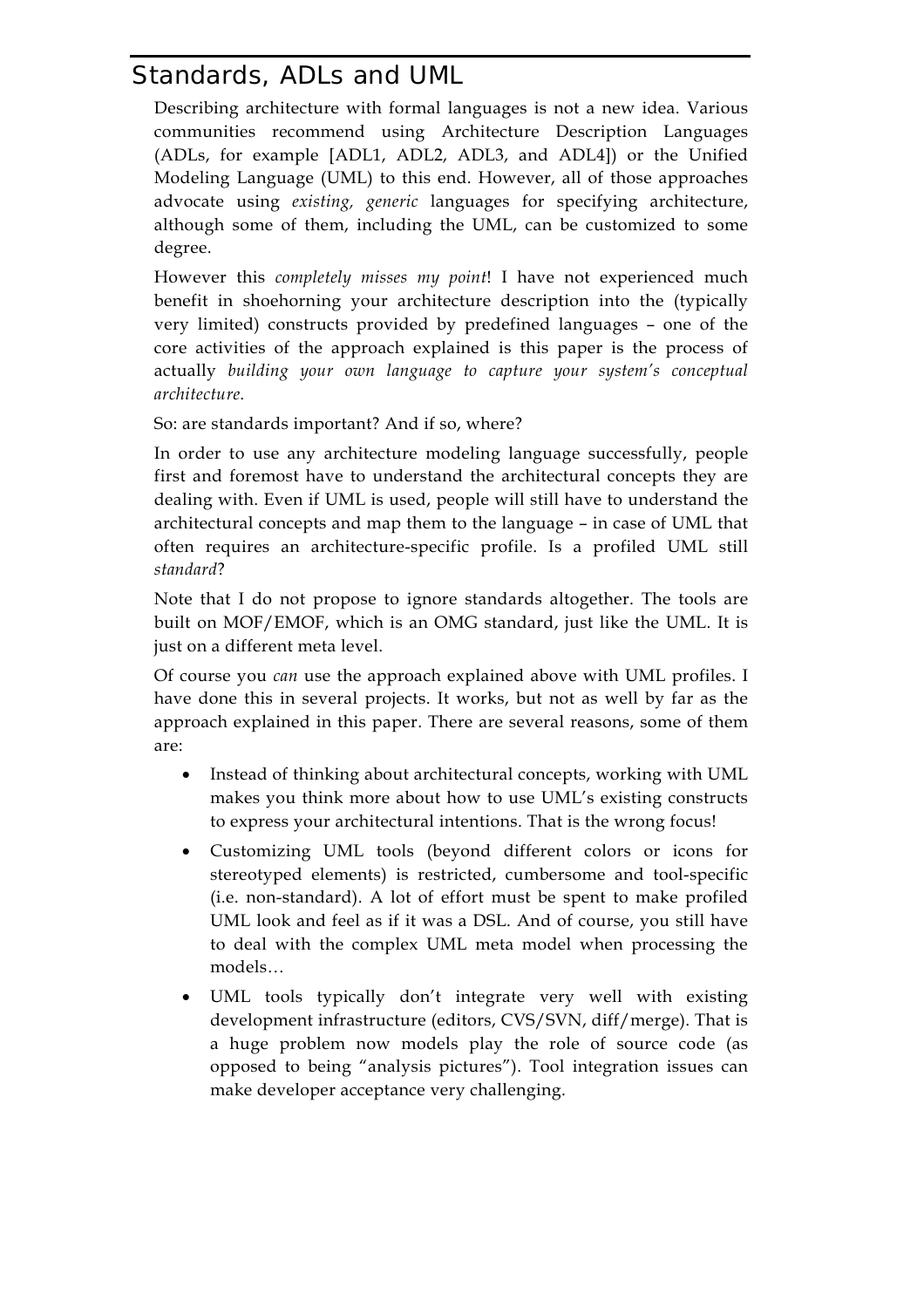# A few words on Process and People

Define the language iteratively. Build example models all the time, and keep a reference model (one the uses all parts of the language) current at times. Interleave language definition and generator construction, to verify you have all the data in the models you need for generating meaningful code.

Don't just define a nice language, but also a user-friendly editor for the application developers who will have to use the language. Although language and editor definition with the modern tools mentioned above is quite straight forward and much simpler that what you might know from lex/yacc or antlr, make sure the developers who define the language can "think meta"; for some people this can be a challenge.

Please document how to use the language, editor and code generator based on examples and walk-throughs. Nobody reads "reference manuals". In the documentation, also explain the architectural concepts expressed via the language. People will not understand the language unless they understand what the language describes! And please set aside some time for taking into account feedback (bugs, improvements) from the language users. Throwing something like a custom language "over the fence" and then not supporting it is a death sentence for the approach!

This paper does not contain a consistent methodology. I believe that

- a good idea proven in real projects (as suggested in this in this article)
- together with general software development common sense (such as iterative/incremental development and testing)
- as well as (architectural) experience (which I expect you to bring to the table)
- and of course learning how to use the language engineering tools

is enough to apply this approach successfully in the real world.

## **Challenges**

The approach of course does have a couple of challenges. Let me point out some of them.

Although the tools for defining DSLs, editors and code generators are becoming better, there is some overhead involved in building the language tools. I don't count the analytical part of distilling the architectural concepts and defining the language as overhead, since you'll have to do that in some form anyway. But the construction of the tools is additional work. In my experience it pays off in most settings, but it is an initial investment that needs to be done.

Convincing developers and especially management to abandon the use of standards (UML, ADLs) for architecture description can be a challenge. To overcome it I like to do a small, but meaningful prototype and show the benefits of being in control of your language and not being constrained by a predefined language.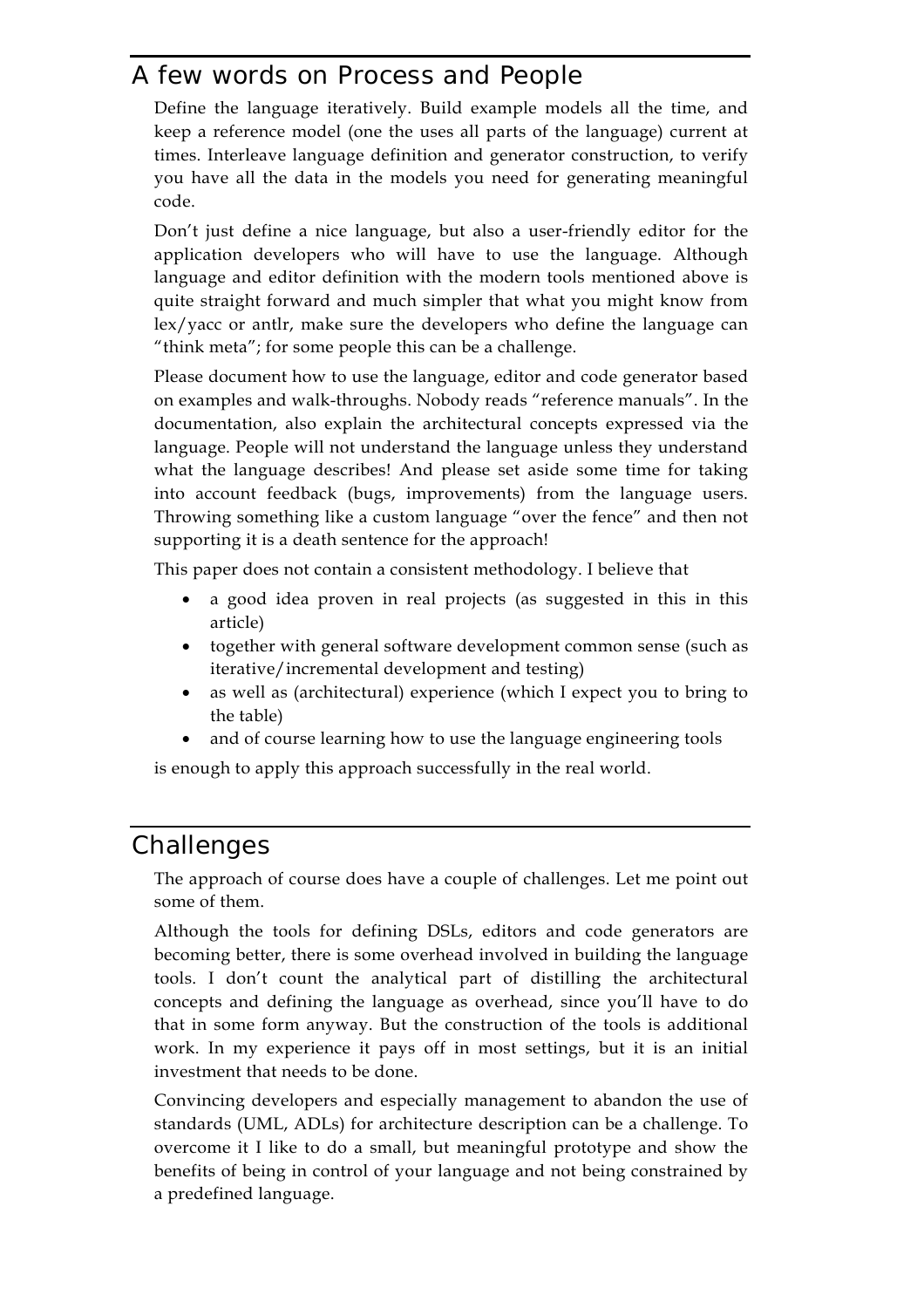Another challenge is the fact that the semantics of the DSL are usually not formally specified. Typically you write documentation that explains the meaning of language constructs. The code generator also serves as a vehicle for semantics definition, since it maps the language constructs to executable concepts in a target language with known semantics. However, if you generate towards several languages, then you need *one* central semantics definition against which you validate the various implementations. In practice, such a definition is not feasible. To overcome this, you write tests.

Finally, if you have many related, but not identical systems there will be common parts between several architecture DSLs. Consequently, you might want to modularize your DSL into several combinable language modules. This "base language" can then be extended with the concepts that are specific to the system in question. However, because of limitations in today's language engineering tools, such an approach is still a bit of a challenge. I have written about my prototypical implementations here [FAM]. Tools like MPS [MPS] mandate another try, though.

#### Summary

The article describes how to use DSLs to describe architecture. I want to reemphasize the importance of defining the language specifically for your context, together with the architecture team as the architecture is built – a generic approach does not reap the same benefits. Also, experience with my customers shows one thing consistently: once familiar with the capabilities of today's tools, the approach is considered much more feasible compared to what they had initially thought.

#### References

| [GV]   | Graphviz Visualozation Toolkit, http://graphviz.net                                                                                                 |
|--------|-----------------------------------------------------------------------------------------------------------------------------------------------------|
| [PF]   | Prefuse Visualozation Toolkit, http://prefuse.org                                                                                                   |
| [FAM]  | Markus Voelter, A family of Languages for Architecture<br>Description, DSM Workshop, OOPSLA 2008, and<br>http://www.voelter.de/data/pub/DSM2008.pdf |
| [0AW]  | openArchitectureWare, http://openarchitectureware.org                                                                                               |
| [OSLO] | Microsoft, Oslo Initiative,<br>http://msdn.microsoft.com/en-us/oslo/default.aspx                                                                    |
| [MPS]  | Jetbrains MPS, http://jetbrains.com/MPS                                                                                                             |
| [ME]   | Metacase, MetaEdit+, http://www.metacase.com                                                                                                        |
| [AD]   | Carnegie Mellon University, Software Engineering Institute,<br>http://www.sei.cmu.edu/architecture/published_definitions.h<br>tml                   |
| [ADL1] | Carnegie Mellon University, ACME,<br>http://www-2.cs.cmu.edu/~acme/                                                                                 |